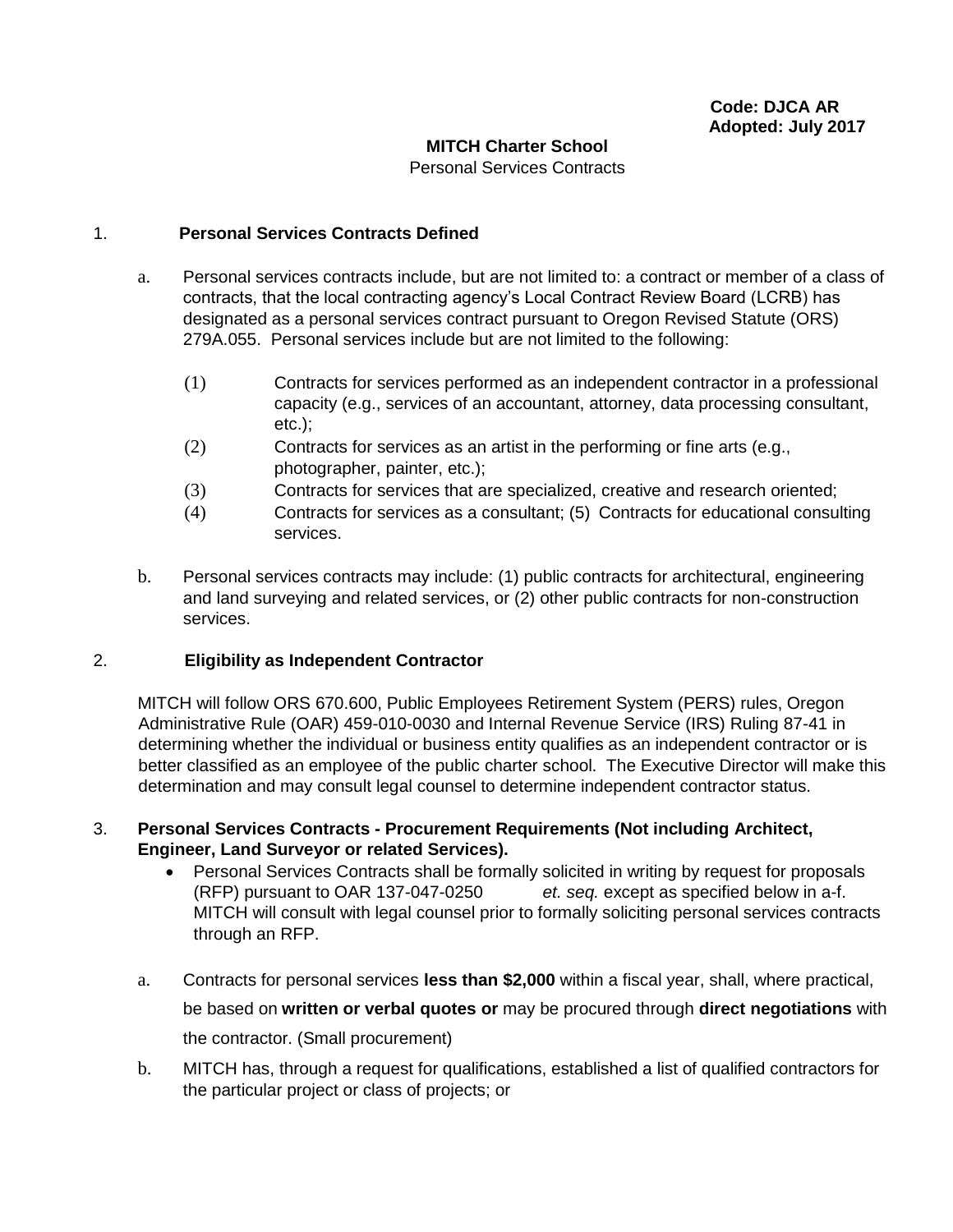- c. The nature of the contract work requires an ongoing, long-term relationship of knowledge and trust. Examples include, but are not limited to, legal services and audit services.
- d. Contracts for personal services **greater than \$2,000 that do not exceed \$5,000** within a

fiscal year may be based on **three written or verbal quotes**, **or response to a request for** 

# **proposal (RFP) as deemed appropriate by the Executive Director**.

(Intermediate procurement)

- e. MITCH may enter into a personal services contract when the amount of the services **does not exceed \$2,000** without obtaining quotes or utilizing the RFP process when only one contractor or **Sole Source** provides the services as follows:
	- (1) The Executive Director or designee shall make the following written findings for inclusion in the contract file:
		- (a) That the efficient utilization of existing goods requires the acquisition of compatible goods or services;
		- (b) That the goods or services required for the exchange of software or data with other public or private agencies are available from only one source;
		- (c) That the goods or services are for use in a pilot or an experimental project; or
		- (d) Other findings that support the conclusion that the goods or services are available from only one source.
- f. If the cost of the services is **more than \$5,000**, MITCH may award a contract on a **Sole Source** basis, only with Board approval and if prior to the award:
	- (1) Notice of MITCH's intent to contract for the services, including the general specifications of the intended contract, is advertised in at least one newspaper or trade journal of general circulation in the area where the services are to be performed;
	- (2) The advertised notice is published at least 14 days before award of contract to allow prospective contractors a reasonable opportunity to submit a protest of MITCH's intent to contract through the sole source process unless the Executive Director gives prior written approval to reduce the number of days based on extraordinary circumstance that do not meet the criteria for an Emergency Procurement pursuant to OAR 137-047- 0280; and
	- (3) The protest shall be submitted in writing to MITCH by the closing date and time of the advertisement notice. It shall state the reason the contract should be competitively solicited.

Protests shall be heard by the Board, whose decision shall be final.

4. **Personal Services Contracts - Procurement Requirements (Architect, Engineer, Land Surveyor or related Services).**

Personal services contracts for Architect, Engineer, Land Surveyor or related Services**,** as defined in ORS 279C.100, shall be formally solicited by **RFP** pursuant to OAR chapter 137 Division 48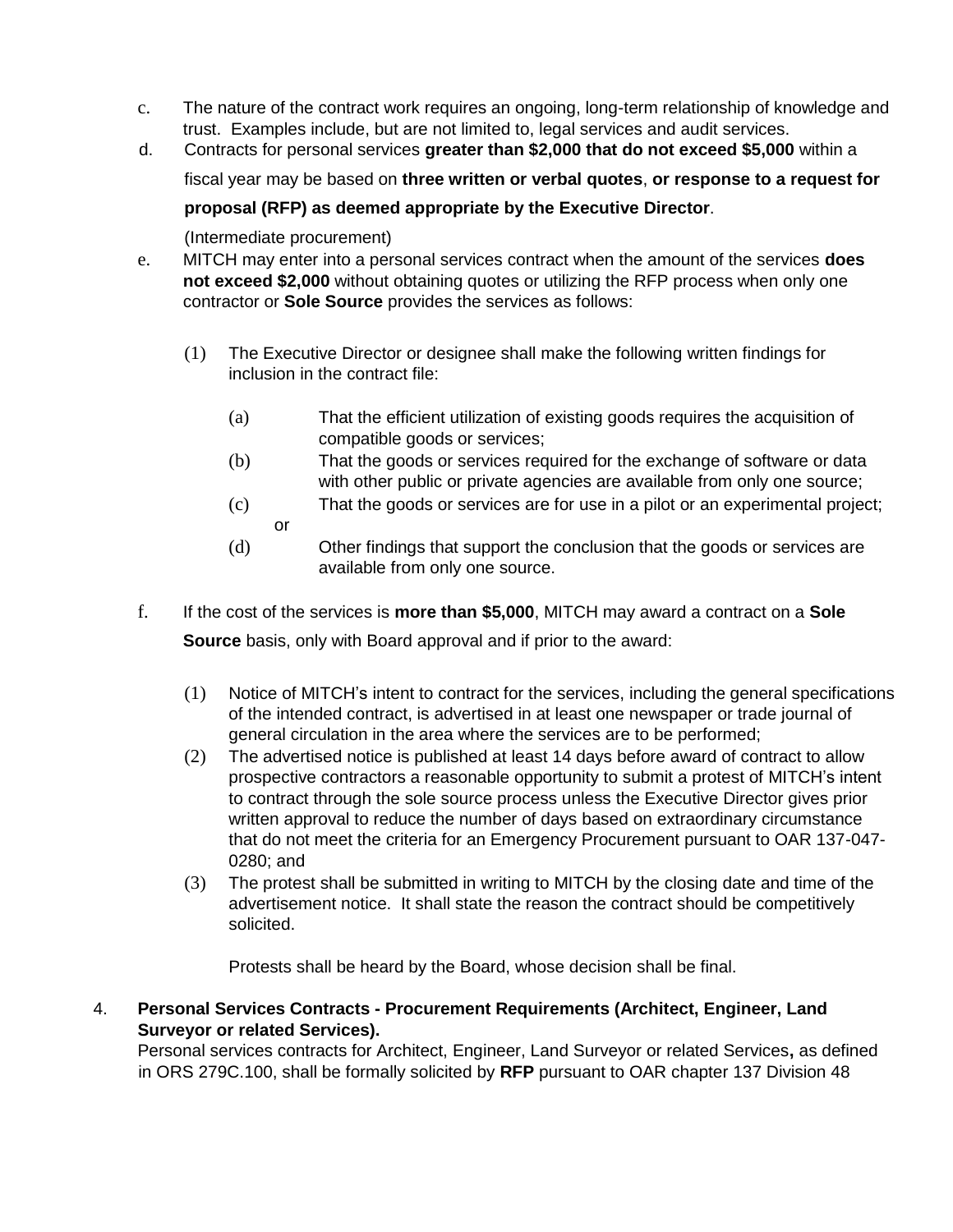except as allowed by OAR chapter 137 Division 48. MITCH will consult with legal counsel prior to soliciting personal services contracts for architects, engineers, land surveyors and related services.

### 5. **Special Procurement—Authority**

Pursuant to ORS 279A.055, the Board may designate certain service contracts or classes of service contracts as personal services contracts.

In addition to the special procurements designated in #6 below, the Board delegates to the Executive Director the authority and discretion to decide whether a particular type of contract or services falls within the definition of a personal services contract.

## 6. **Personal Services—Designated**

The Board designates the following classes of service contracts and services as personal services contracts:

a. Classes of service contracts:

(1) Contracts for services performed in a professional capacity, including services of an accountant, attorney, architect, land use-planning, engineer, appraiser, surveyor, medical professional (e.g., doctor, dentist, nurse, counselor), information technology consultant or broadcaster;

(2) Contracts for services as an artist in the preforming or fine arts, including any person identified as a photographer, filmmaker, actor, director, painter, weave or sculptor; (3) Contracts for services that are specialized, creative or research-oriented;

- (4) Contracts for services as a consultant;
- (5) Contracts for educational services; and
- (6) Contracts for human custodial care, childcare, mental health care, health services, social and emergency services, and other human services.

### 7. **Amendments**

Personal services contracts may be amended in accordance with OAR 137-047-0800

### **8. Documentation**

Documentation providing evidence of competition shall be maintained by MITCH for all contracts entered into by the public charter school.

### **9. Fingerprinting**

If the scope of the work performed by a contractor(s) or his/her employee(s) may result in direct, unsupervised contact with students, he/she will be required to submit to fingerprinting and criminal records checks as required by law.

### 7. **Payment**

Payment will be made only upon completion of the performance of specific portions of the project or on the basis of an annual or periodic retainer as specified by the public charter school in the personal services contract.